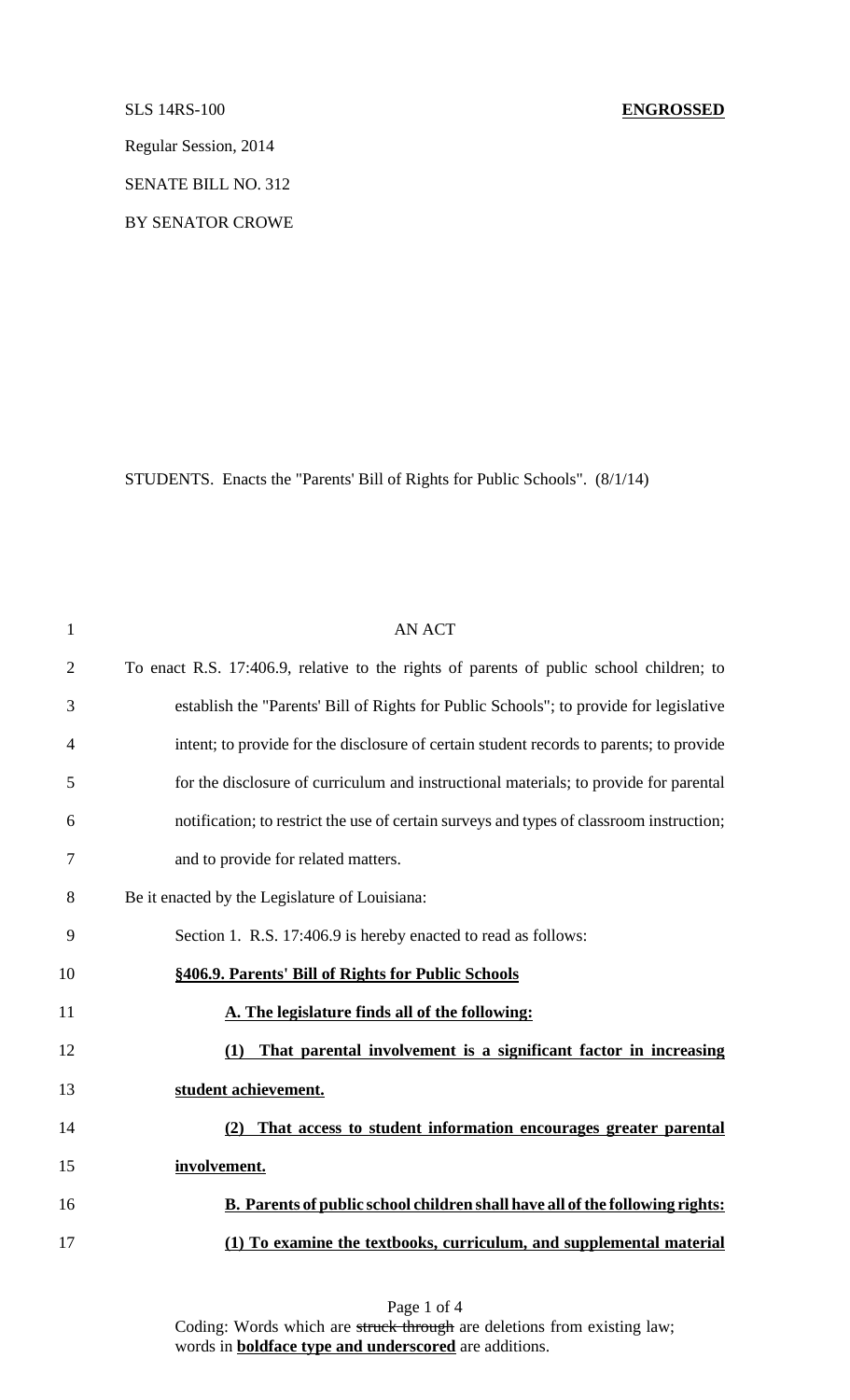| $\mathbf{1}$   | used in their child's classroom.                                                |
|----------------|---------------------------------------------------------------------------------|
| $\overline{2}$ | (2) To inspect their child's school records, including all of the following:    |
| 3              | (a) Academic records.                                                           |
| 4              | (b) Medical or health records.                                                  |
| 5              | (c) Records of any mental health counseling.                                    |
| 6              | (d) Records of any vocational counseling.                                       |
| 7              | (3) To be notified when medical services are being offered to their child,      |
| 8              | except where emergency medical treatment is required. In cases where            |
| 9              | emergency medical treatment is required, the parent shall be notified as soon   |
| 10             | as practicable after the treatment is rendered.                                 |
| 11             | (4) To be notified if a criminal action is deemed to have been committed        |
| 12             | against their child or by their child.                                          |
| 13             | (5) To be notified if law enforcement personnel question their child,           |
| 14             | except in cases where the parent has been accused of abusing or neglecting the  |
| 15             | child.                                                                          |
| 16             | (6) To be notified if their child is taken or removed from the school           |
| 17             | campus without parental permission.                                             |
| 18             | (7) To expect their child's family religious beliefs to be respected.           |
| 19             | (8) To receive written notice and the option to opt their child out of any      |
| 20             | surveys that include questions about any of the following:                      |
| 21             | (a) The student's sexual experiences or attractions.                            |
| 22             | The student's family beliefs, morality, religion, or political<br><b>(b)</b>    |
| 23             | affiliations.                                                                   |
| 24             | (c) Any mental health or psychological problems of the student or a             |
| 25             | family member.                                                                  |
| 26             | (9) To receive written notice and have the option to opt their child out        |
| 27             | of instruction on topics associated with sexual activity.                       |
| 28             | C. Notwithstanding anything to the contrary, a public school shall not          |
| 29             | be required to release any records or information regarding a student's medical |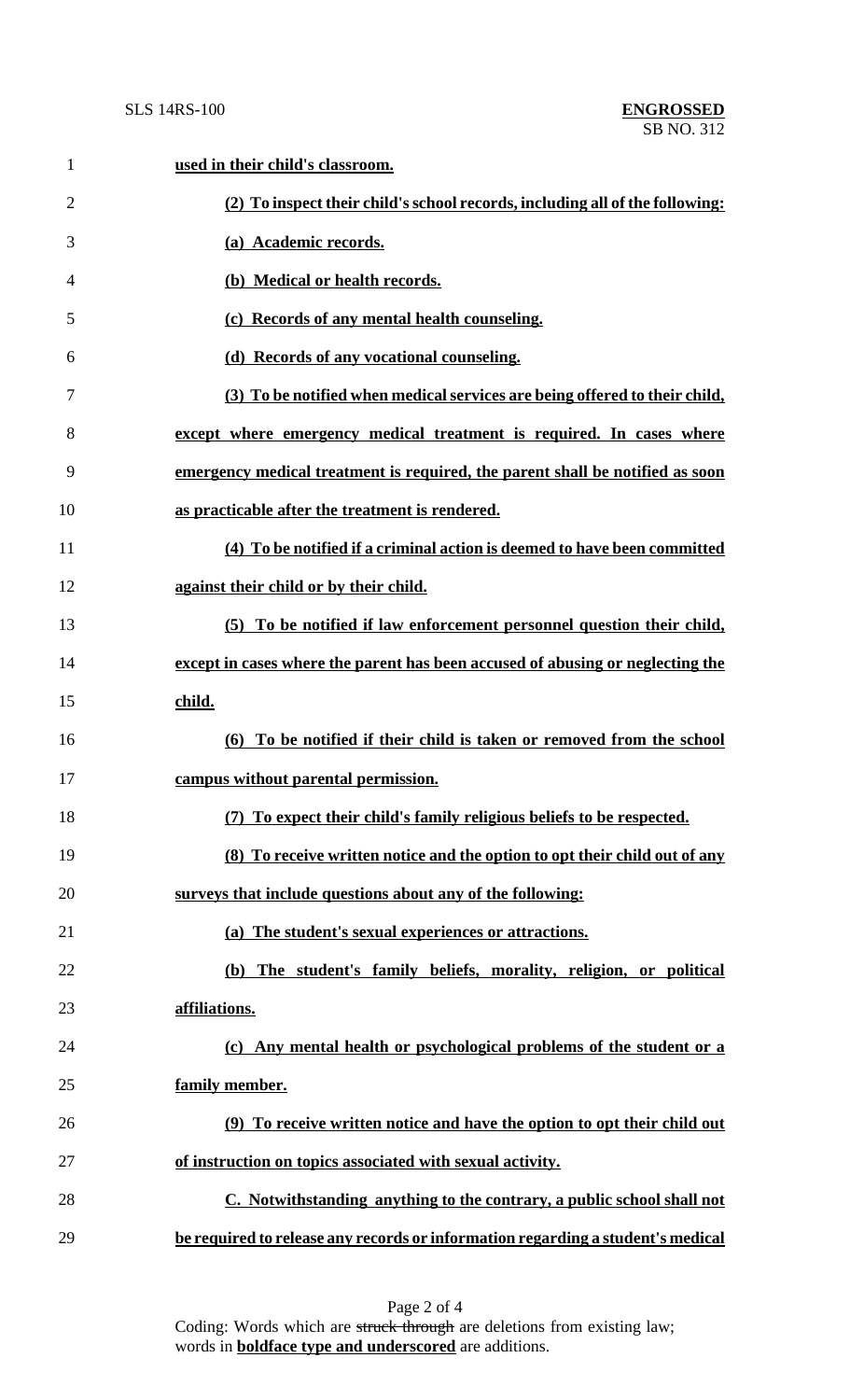| $\mathbf{1}$   | or health records or mental health counseling records to a parent during the    |
|----------------|---------------------------------------------------------------------------------|
| $\overline{2}$ | pendency of a investigation of child abuse or neglect conducted by any law      |
| 3              | enforcement agency or the Department of Children and Family Services where      |
| $\overline{4}$ | the parent is the target of the investigation, unless the parent has obtained a |
| 5              | court order.                                                                    |
| 6              | Section 2. This Act shall be known as the "Parents' Bill of Rights for Public   |
|                | Schools".                                                                       |

The original instrument and the following digest, which constitutes no part of the legislative instrument, were prepared by Carla S. Roberts.

## DIGEST

```
Crowe (SB 312)
```
Proposed law establishes the "Parents' Bill of Rights for Public Schools".

Proposed law provides that the legislature finds:

- (1) That parental involvement is a significant factor in increasing student achievement.
- (2) That access to student information encourages greater parental involvement.

Proposed law provides that the parents of public school children shall have all of the following rights:

- (1) To examine the textbooks, curriculumand supplementalmaterial used in their child's classroom.
- (2) Inspect their child's school records, including academic records, medical or health records, records of any mental health counseling, or records of any vocational counseling.
- (3) To be notified when medical services are being offered to their child, except where emergency medical treatment is required. If emergency medical treatment is required, the parent shall be notified as soon as practicable after the treatment is rendered.
- (4) To be notified if a criminal action is deemed to have been committed against their child or by their child.
- (5) To be notified if enforcement personnel question their child, except in cases where the parent has been accused of abusing or neglecting the child.
- (6) To be notified if their child is taken or removed from the school campus without parental permission.
- (7) To expect that family religious beliefs will be respected.
- (8) To receive written notice and the option to opt their child out of any surveys that include questions about the student's sexual experiences or attractions, family beliefs, morality, religion, or political affiliations, and mental health or psychological

## Page 3 of 4

Coding: Words which are struck through are deletions from existing law; words in **boldface type and underscored** are additions.